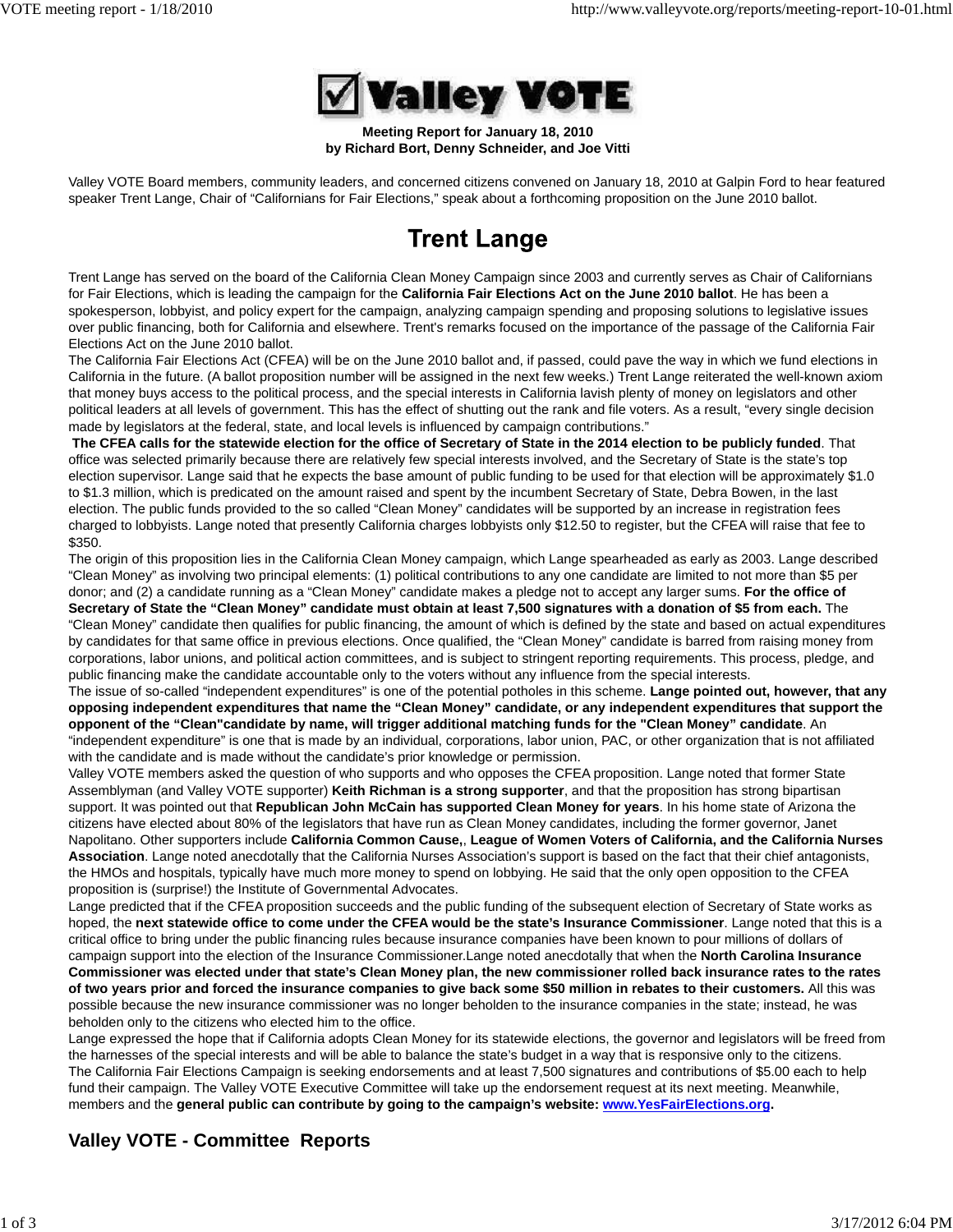## **Nuclear Power - Joe Vitti**

Most residents in Los Angeles are not aware of the fact that **9% of the power distributed by the LADWP, for many years, is from a nuclear power plant.** However, they are very aware of the fact that their bimonthly DWP bill for power has been significantly increasing over the last couple of years. This is due in large part to the introduction of costly renewable energy sources like wind and solar power. The LADWP's current and future long range plans are to continue to eliminate reliance on "dirty" cheap power from coal plants. Currently about 44% of the citiy's power needs are generated at coal plants and this shift to costly renewables will continue to increase the ratepayer's bill for many years. The introduction of additional power from "clean" nuclear plants can significantly off set these future energy cost increases since the cost of nuclear is about the same as coal. However, **the DWP has no plans for additional nuclear power any time in the future, regardless of the world wide expansion of Nuclear Power and it's outstanding record of dependable base loaded power and safety in this country.**

**Below are two suggestions for the DWP to consider.**

### **1) Increase nuclear power contribution from Palo Verde**

The source, for many years, of L. A.'s nuclear power is from the Palo Verde Power Plant located in AZ . There are 7 utility companies that share joint ownership of the facility, including the LA DWP, with Arizona Public Service having majority ownership with 29%. The original plans called for the addition of 2 more reactors thereby increasing the power output by 40%. This could potentially increase the nuclear power contribution from Palo Verde from 9% to15% for the LA DWP, providing power costs similar to coal but without the detrimental environmental effects. The DWP has not planned for any additional power from Palo Verde and have completely ignored this option despite the fact that plans to expand Palo Verde are underway.

According to The Arizona Republic, "a \$700 million project at Palo Verde Nuclear Generating Station---its most expensive investment since it opened in the mid-1980's will increase output from unit one by adding two new 806-ton generators."

**2 ] Consult with the Fresno Nuclear Energy Group (FNEG) for possible cooperation to provide future power for the LADWP** Areva, the leading French company building nuclear plants, and a Fresno California entity, referred to as the Fresno Nuclear Energy Group (FNEG) have signed a letter of intent to formally cooperate in the development of two reactors for the central valley. The plan is to ship the spent fuel from the reactors to France, to satisfy a 30 year old California State ban on new nuclear plants that restricts construction without "an approved and demonstrated technology or means for disposal of high level nuclear waste" Additional facts about nuclear power.

**\*Half of the 104 operating reactors in the USA have had their operating licenses renewed by the U.S. Nuclear Regulatory Commission (NRC) for another 20 years. Last April, the longest operating reactor in the US, Oyster Creek in New Jersey, has it's license renewed to April of 2029 which is 60 years after it's first license was issued.**

**\*Currently the Nuclear Regulatory Commission (NRC) is working on 17 applications for 26 new nuclear plants for the US. \*There are 31 U.S. States with 68 nuclear power plant facilities with 104 operating reactors.**

**\*A total of 26 countries generate more than 25% of their electricity using nuclear power with 440 reactors operating worldwide in 2008**

### **Housing-Vic Viereck**

 Vic Viereck reported that the city is imposing a new burden on owners of rent controlled apartments. The L.A. Rent Stabilization Ordinance (RSO) requires owners subject to the ordinance to give each tenant a copy of the current year's Rent Registration Certificate. Effective in 2010, however, owners will have to post a NOTICE TO TENANTS, which will notify everybody that the building is under the ordinance. The notice, which summarizes the RSO regulations, must be posted in two languages in a prominent place in the building lobby or near a public entrance to the property.

Tenants of the property pay a reduced rent (at the owner's expense) due to the RSO, and some tenants might be embarrassed for other people to know that their rent is subsidized. Also, in a city in which dozens of languages are spoken, a problem might be created by the second language being only Spanish.

#### ON ANOTHER, RELATED, MATTER .

 Owners who evict a tenant for other than tenant defaults (such as condo conversions), need to provide those tenants with an IRS Form 1099 showing the amount of relocation assistance payments, if any. It could also be important to withhold some income tax from such payments.

### **LAWA-Denny Schneider**

 LAX passenger travel is up slightly, construction has started on the midfield taxiway, and the Tom Bradley International Terminal replacement upgrade and Central Utilities Plant upgrade have been approved.

More security equipment and safety fixes such as moving north airfield taxiways are identified but not started. LAX passenger convenience improvements lag, including the simplest project: better signage. Major items, such as the Consolidated Rental Car Facility, which was approved four years ago, would remove the "rolling billboard" bus traffic but has not been started yet. Also, major road repairs are needed. In 2003, CalTrans reported failed relief joints in the upper roadway but repairs remain delayed.

Residents around LAX remain concerned about LAWA's push to expand northward for "safety" reasons. The Northside Safety Report, being prepared by NASA, is due next month. Moving runways north would cost billions, would remove a substantial part of the Westchester Business District, invoke very expensive construction techniques to overcome difficult soil conditions and a faulting tunnel, and it may involve major toxic cleanup.

LAWA increased Van Nuys Airport (VNY) lease rates, claiming the airport is losing money. In reaction, VNY tenants called for privatization to operate the airport more efficiently.

Ontario International (ONT) has seen passenger volume drop substantially in 2009. ONT locals are calling for more say and/or even to take over the airport. The third LAWA airport, Palmdale (PMD), has no operating carriers, and the City of Palmdale seeks to take it over.

# **DWP& City Budget – Jack Humphreville**